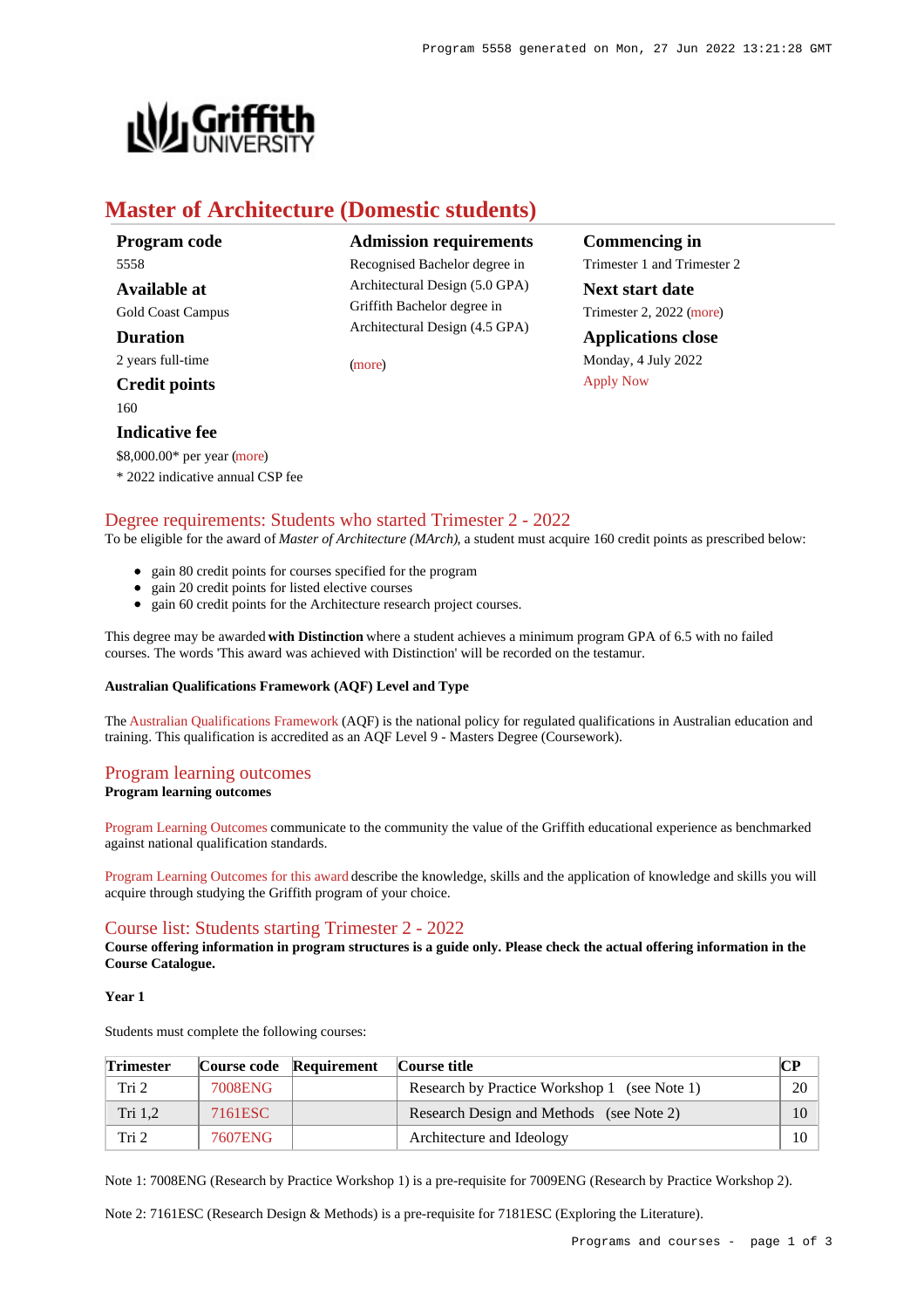### **Year 2**

| <b>Trimester</b> |                | Course code Requirement Course title |                                                      | CР |
|------------------|----------------|--------------------------------------|------------------------------------------------------|----|
| Tri 1            | 7009ENG        |                                      | Research by Practice Workshop 2 (see Note 1)         | 20 |
| Tri 1,2          | 7181ESC        |                                      | Exploring the Literature (see Note 2)                | 10 |
| Tri 1            | 7605ENV        |                                      | Architecture Professional Practice 1                 | 10 |
| Tri 2            | 7602ENV        |                                      | Advanced Architecture Studio 2 Systems of Adaptation | 20 |
| Tri 2            | <b>7606ENV</b> |                                      | Architecture Professional Practice 2                 | 10 |
| Tri <sub>2</sub> |                |                                      | Listed elective                                      | 10 |

Students must complete the following courses:

Note 1: 7008ENG (Research by Practice Workshop 1) is a pre-requisite for 7009ENG (Research by Practice Workshop 2).

Note 2: 7161ESC (Research Design & Methods) is a pre-requisite for 7181ESC (Exploring the Literature).

#### **Year 3**

Students must complete the following courses:

| <b>Trimester</b> |         | Course code Requirement Course title |                                                       | CР |
|------------------|---------|--------------------------------------|-------------------------------------------------------|----|
| Tri 1            | 7608ENG |                                      | <b>Advanced Technologies</b>                          | 10 |
| Tri 1            | 7601ENV |                                      | Advanced Architecture Studio 1 - Construction Systems | 20 |
| Tri 1            |         |                                      | Listed elective                                       | 10 |

## Electives (1 available) Listed Electives

You may select two electives from the list below. If you require guidance, please liaise with your Program Director.